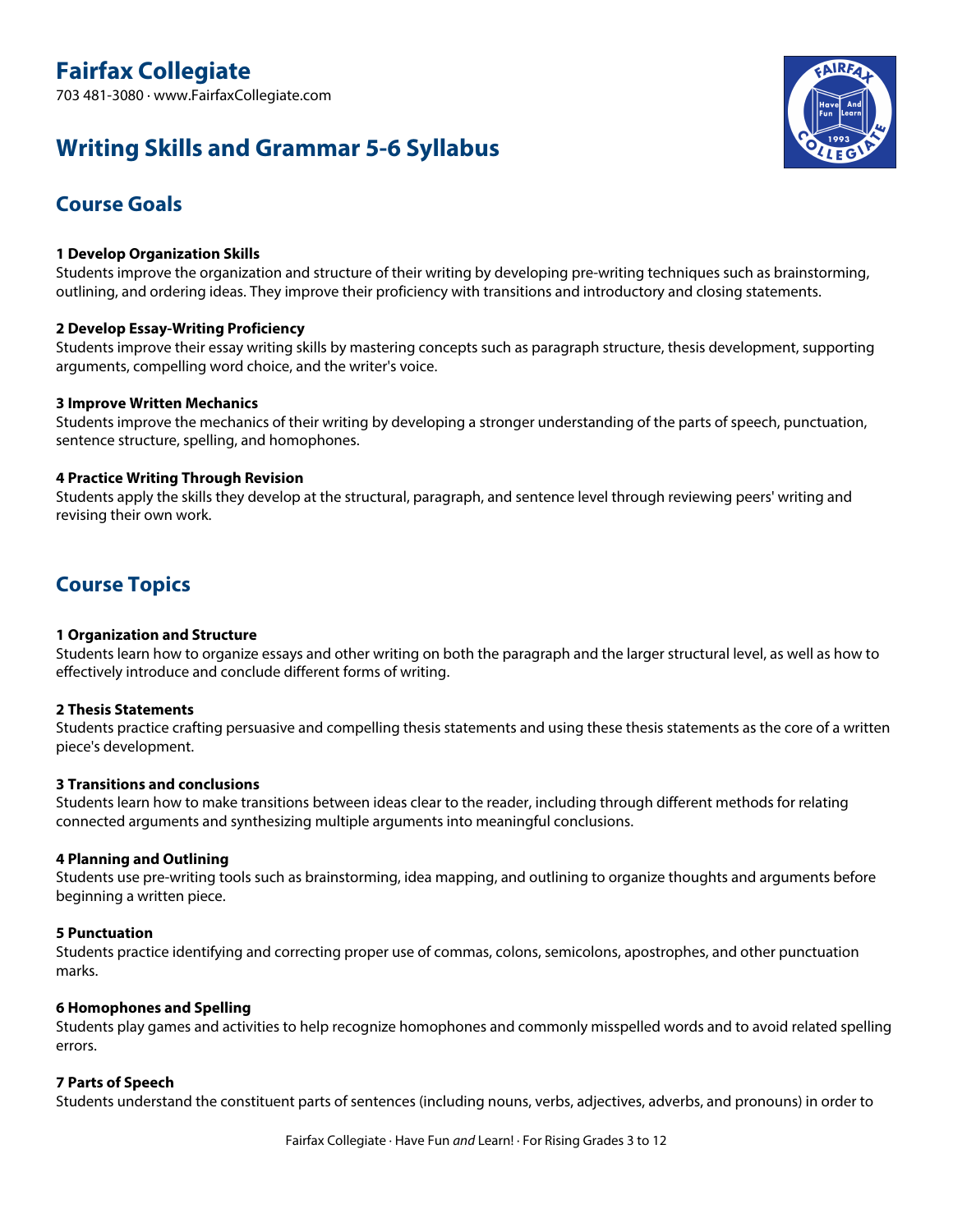most effectively structure and revise their sentences.

# **8 Writing Persuasively**

Students practice applying methods of persuasive writing, including argument, counter-argument, use of evidence, and assertion.

### **9 Metaphors and Similes**

Students explore metaphor and simile to understand the persuasive and illustrative uses of analogy, as well as to enhance their creative writing.

### **10 Imagery and Vivid Language**

Students practice writing colorful imagery, sensory descriptions, and characterization to make their writing more engaging.

# **Course Schedule**

# **Day 1**

# **Course Introduction**

Students are introduced to each other, the course rules, and the instructor.

#### **Discussion About Writing**

Students and the instructor discuss the importance of good writing skills, and what they hope to get out of the class.

# **Think Tank Pre-Writing**

Students do a pre-writing activity as an introduction to planning and brainstorming.

#### **Expanding an Idea**

Students practice developing an essay plan from a starting idea via the brainstorming procedure.

#### **Comma Rules Part 1**

Students learn proper comma use and the related rules, and they learn to avoid common misuses of commas.

#### **The Idea Tree**

Students use a graphical idea tree to organize brainstormed ideas for written pieces.

#### **Begin Mini-Essays**

Students begin writing their mini-essays based on prior planning and brainstorming exercises.

# **Comma Rules Part 2**

Students learn proper comma use and the related rules, and they learn to avoid common misuses of commas.

# **Day 2**

**Word Unscramble**

Students play a word puzzle game as a daily warm-up.

# **Continue Mini-Essays**

Students work with partners to review and revise the mini-essays they previously began working on.

# **Spelling Practice Day 2**

Students complete spelling practice worksheets and review them as a class.

# **Spelling Game: Sparkle**

Students play a class spelling game using the vocabulary words they worked with in the previous spelling practice.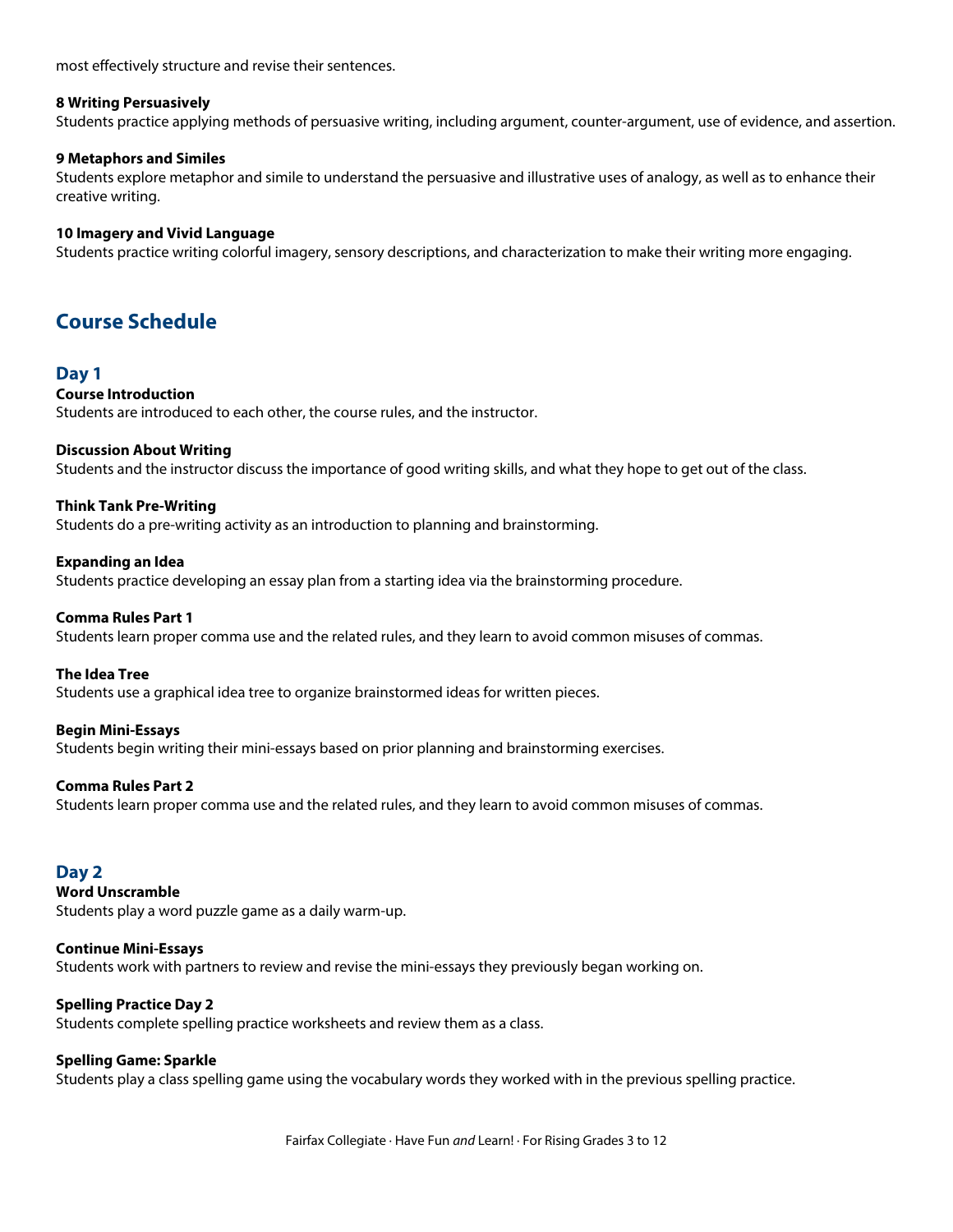# **Paragraph Seeds**

Students work singly and with partners to develop and revise paragraphs from topic ideas.

### **Transitions**

Students review their previous written works with a focus on transitions, and they develop and improve their transitional technique.

# **Day 3**

# **A Summer in Space Fill-In Story**

Students complete a "story skeleton" as a warm-up exercise.

#### **Thesis Statements**

Students learn about the importance of thesis statements and practice developing them. They work singly, in small groups, and as a class.

#### **Order of Ideas**

Students carry out partner exercises to improve their understanding of order of ideas, and to learn how to apply this to better organization of written works.

#### **Buried Treasure Contest**

Students work in pairs to complete a competitive vocabulary game.

#### **Outlines and Organization**

Students learn outlining and organizational strategies for writing and practice these strategies before using them in their written pieces.

#### **Essays--First Drafts**

Students write a first draft of an essay based on the organizational outline they developed in the previous activity.

# **Using Active Verbs**

Students complete a grammar practice activity focusing on active verbs. The class reviews the activity together.

# **Day 4**

#### **Parts of Speech: Nouns and Verbs**

Students learn about the concept of parts of speech, with a focus on nouns and verbs, and they use individual and group activities to improve familiarity with this concept.

#### **Day 4 Peer Review/Revisions**

Students review and revise the essay drafts they wrote on Day 3.

#### **Sensory Words**

Students learn about the use of evocative and sensory language, and they use group and individual activities to practice this.

#### **Vivid Images**

Students practice using vivid imagery and sensory language to describe people, places, and events in written pieces.

# **Day 5**

# **Parts of Speech: Adjectives and Adverbs**

Students review the concept of parts of speech and learn more about adjectives, adverbs, and their proper use with individual and group activities.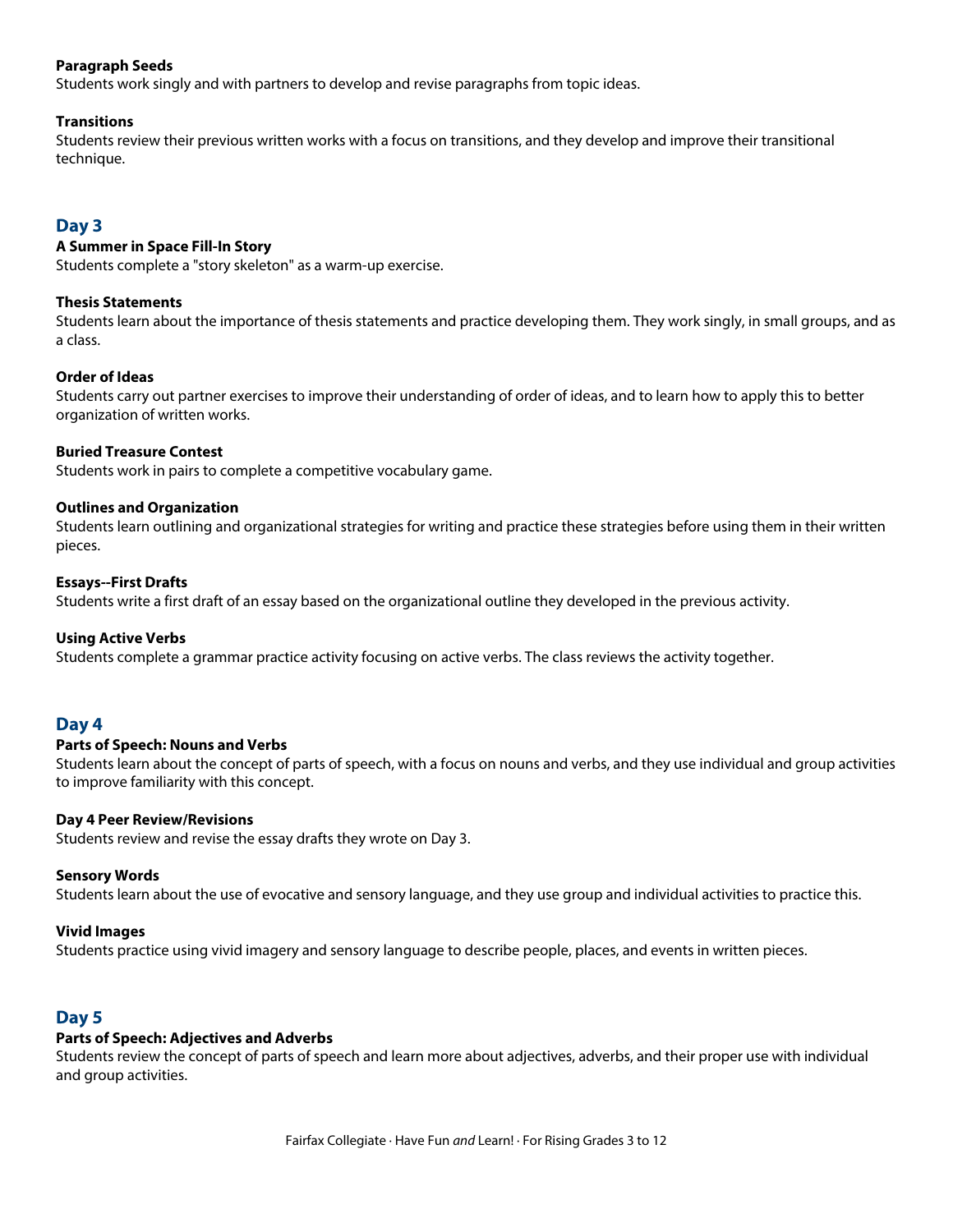### **Personal essay**

Students use the brainstorming and outlining skills they've been working on to begin planning and writing a personal essay.

#### **Parts of Speech: Mad Libs**

Students do a creative "Mad Libs" activity based on short stories they write themselves.

# **Day 6**

### **Warm-up: Descriptive Story-telling**

Students practice descriptive and creative story-telling with a group improvisational story exercise.

**Day 6 Peer Review/Revisions** Students review and revise the essays they wrote on Day 5.

**Spelling Practice Day 6** Students complete spelling practice worksheets and review them as a class.

#### **Spelling Game: Human Tic-Tac-Toe**

Students play a class tic-tac-toe game to practice spelling and vocabulary words.

# **Day 7**

#### **Warm-up: Wild Sentences**

Students warm up with a class game where they take turns developing simple sentences into rich, complex ones.

#### **Apostrophes**

Students learn proper apostrophe usage and practice it singly and as a class.

#### **How-To Essays**

Students write a draft of an essay based on something they know how to do well.

#### **Colons and Semicolons**

Students learn about proper colon and semicolon usage and practice it with group and individual exercises.

#### **Homophone Game**

Students play a team-based game in which they must use homophones correctly in a sentence.

# **Day 8**

# **Alliteration and Sentences**

Students complete exercises on alliteration, subject-verb agreement, and run-on sentences.

#### **Revising How-To Essays**

Students work in pairs to review and revise the how-to essay drafts they wrote the previous day.

#### **Round Robin Stories**

Students play a creative writing game in which they work in groups to collaboratively write a short story.

# **Begin Opinion Essays**

Students begin planning and pre-writing an essay in which they present and persuasively argue for a point of opinion.

**Day 9 Write Opinion Essays**